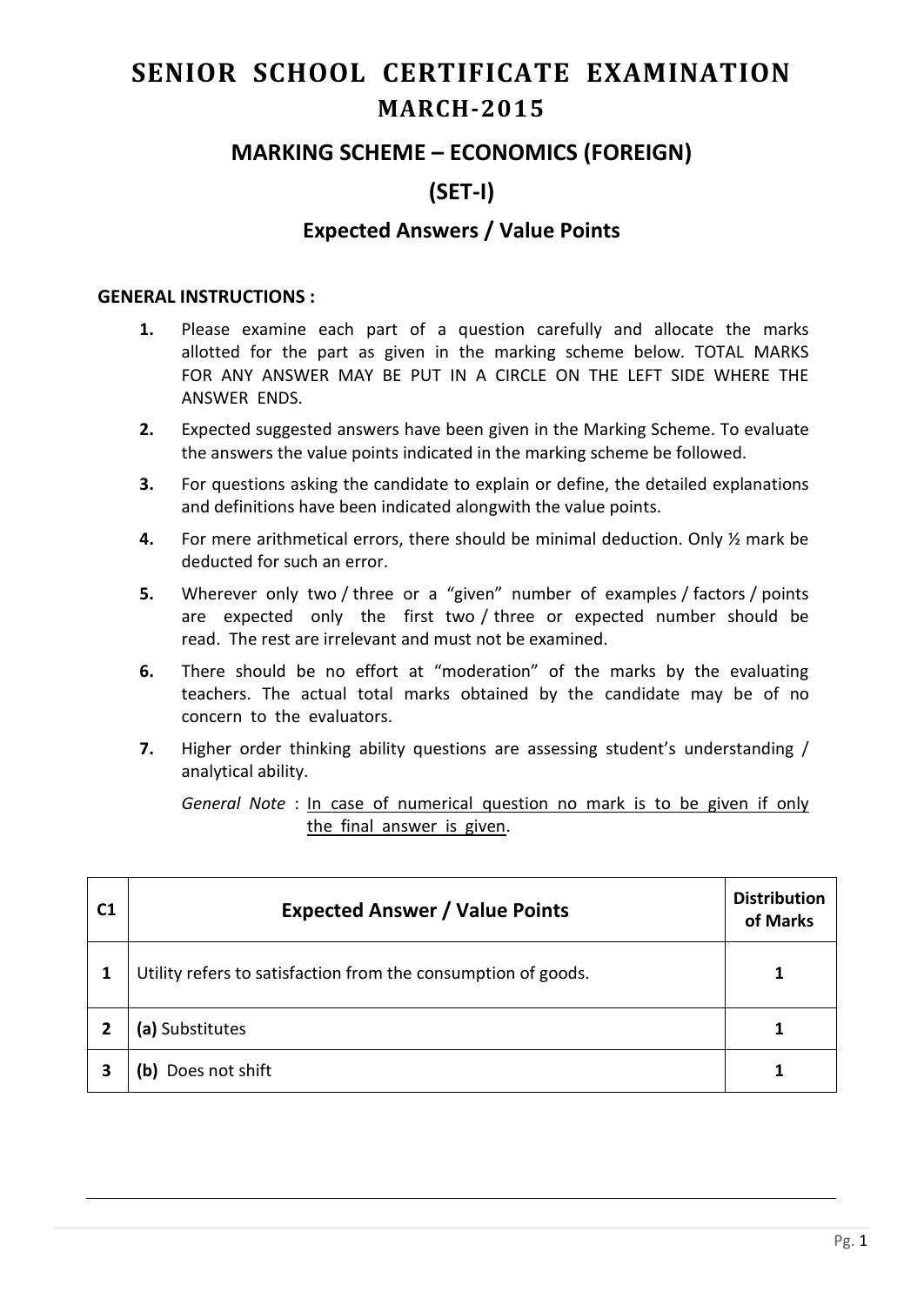| 4                       | Good X<br>(Units)                                                                                                                                                                                                                                                                                                                                                                                                                                                       | Good Y<br>(Units) | <b>MRT</b>                                                                                                                                                                                                                                                                                                         |                |
|-------------------------|-------------------------------------------------------------------------------------------------------------------------------------------------------------------------------------------------------------------------------------------------------------------------------------------------------------------------------------------------------------------------------------------------------------------------------------------------------------------------|-------------------|--------------------------------------------------------------------------------------------------------------------------------------------------------------------------------------------------------------------------------------------------------------------------------------------------------------------|----------------|
|                         | $\Omega$                                                                                                                                                                                                                                                                                                                                                                                                                                                                | 4                 |                                                                                                                                                                                                                                                                                                                    |                |
|                         | $\mathbf{1}$                                                                                                                                                                                                                                                                                                                                                                                                                                                            | 3                 | 1Y:1X                                                                                                                                                                                                                                                                                                              |                |
|                         | $\overline{2}$                                                                                                                                                                                                                                                                                                                                                                                                                                                          | $\overline{2}$    | 1Y:1X                                                                                                                                                                                                                                                                                                              |                |
|                         | 3                                                                                                                                                                                                                                                                                                                                                                                                                                                                       | $\mathbf{1}$      | 1Y:1X                                                                                                                                                                                                                                                                                                              |                |
|                         | 4                                                                                                                                                                                                                                                                                                                                                                                                                                                                       | $\mathbf 0$       | 1Y:1X                                                                                                                                                                                                                                                                                                              | $1\frac{1}{2}$ |
|                         |                                                                                                                                                                                                                                                                                                                                                                                                                                                                         |                   | Since MRT is constant, the PP curve will be downward sloping straight line.                                                                                                                                                                                                                                        | $1\frac{1}{2}$ |
|                         |                                                                                                                                                                                                                                                                                                                                                                                                                                                                         |                   | (Diagram not required)                                                                                                                                                                                                                                                                                             |                |
| 5                       |                                                                                                                                                                                                                                                                                                                                                                                                                                                                         |                   | Education raises efficiency by making a worker a skilled worker. This will<br>increase production potential shifting the PP curve upwards.                                                                                                                                                                         | 3              |
|                         |                                                                                                                                                                                                                                                                                                                                                                                                                                                                         |                   | (Diagram not required)                                                                                                                                                                                                                                                                                             |                |
|                         |                                                                                                                                                                                                                                                                                                                                                                                                                                                                         |                   | <b>OR</b>                                                                                                                                                                                                                                                                                                          |                |
|                         | Inflow of foreign capital into the country means increase in resources. This<br>will raise production potential of the country leading to upward shift of PP<br>curve.                                                                                                                                                                                                                                                                                                  |                   |                                                                                                                                                                                                                                                                                                                    |                |
|                         |                                                                                                                                                                                                                                                                                                                                                                                                                                                                         |                   | (Diagram not required)                                                                                                                                                                                                                                                                                             | 3              |
| 6                       | The measure of price elasticity of demand has a minus sign because there is<br>inverse relation between price and demand, while the measure of price<br>elasticity of supply has plus sign because there is direct relation between<br>price and supply of a good.                                                                                                                                                                                                      |                   |                                                                                                                                                                                                                                                                                                                    | 3              |
| $\overline{\mathbf{z}}$ | This feature ensures that firms in a perfectly competitive market earn just<br>the normal profit in the long run. New firms enter when the existing firms<br>are earning above normal profit. This raises industry's output, brings down<br>market price and brings profit back to the normal. Existing firms start<br>leaving when facing loss. This lowers industry's output, raises market price,<br>wipes out losses till firms are earning just the normal profit. |                   |                                                                                                                                                                                                                                                                                                                    | 3              |
| 8                       |                                                                                                                                                                                                                                                                                                                                                                                                                                                                         | Price             | P,<br>Έ<br>cerling<br>P<br>D                                                                                                                                                                                                                                                                                       |                |
|                         |                                                                                                                                                                                                                                                                                                                                                                                                                                                                         |                   | 0<br>at.                                                                                                                                                                                                                                                                                                           | 1              |
|                         | wheat, rice, sugar etc.                                                                                                                                                                                                                                                                                                                                                                                                                                                 |                   | Maximum price ceiling refers to imposition of upper limit on the price of a<br>good by the government. For example OP is price ceiling while $OP_1$ is<br>equilibrium price. Producers are not allowed to sell good at a price greater<br>than OP. The ceiling is normally imposed on goods needed by masses, like | $\overline{2}$ |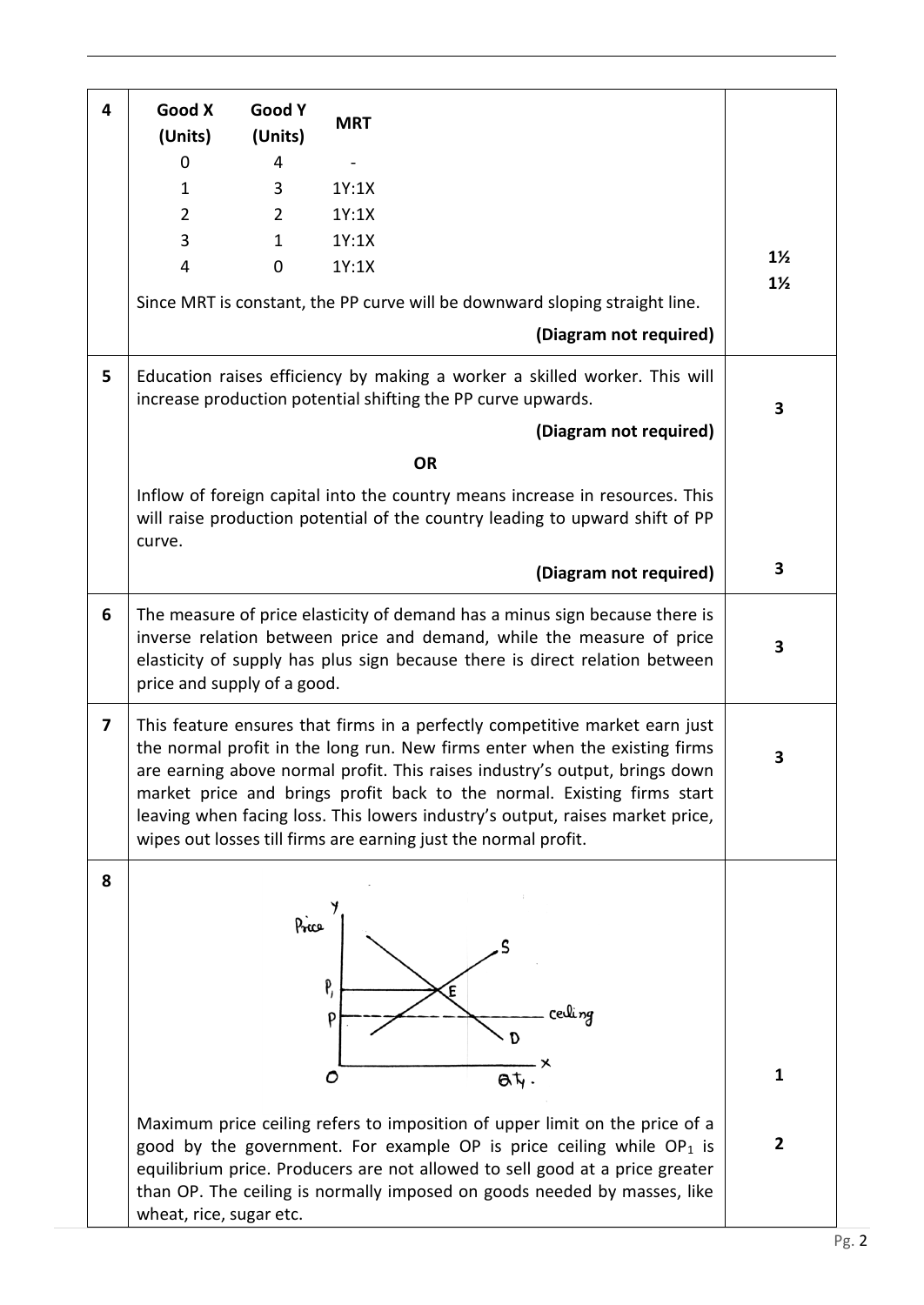|    | <b>For blind Candidates Only:</b><br>Maximum price ceiling refers to imposition of upper limit on the price of a<br>good by the government while minimum price ceiling refers to imposition of<br>a lower limit on the price of a good by government. |      |                                                                                           |                |  |
|----|-------------------------------------------------------------------------------------------------------------------------------------------------------------------------------------------------------------------------------------------------------|------|-------------------------------------------------------------------------------------------|----------------|--|
| 9  | <b>Price</b>                                                                                                                                                                                                                                          | Exp. | <b>Demand</b>                                                                             |                |  |
|    | 4                                                                                                                                                                                                                                                     | 400  | 100                                                                                       | $1\frac{1}{2}$ |  |
|    | 5                                                                                                                                                                                                                                                     | 400  | 80                                                                                        |                |  |
|    |                                                                                                                                                                                                                                                       |      |                                                                                           | 1              |  |
|    | $E_p = \frac{P}{Q} \times \frac{\Delta Q}{\Delta P}$<br>= $\frac{4}{100} \times \frac{-20}{1}$                                                                                                                                                        |      |                                                                                           | 1              |  |
|    |                                                                                                                                                                                                                                                       |      |                                                                                           | $\frac{1}{2}$  |  |
|    | $= -0.80$                                                                                                                                                                                                                                             |      |                                                                                           |                |  |
| 10 | Supply refers to the quantity of a good the producers are willing to produce<br>at a price during a period of time.                                                                                                                                   |      |                                                                                           | 1<br>3         |  |
|    | Technological progress, by raising productivity, brings down per unit cost.<br>Price remaining unchanged, profit increases. This induces producers to<br>supply more.                                                                                 |      |                                                                                           |                |  |
|    |                                                                                                                                                                                                                                                       | 1    |                                                                                           |                |  |
|    | <b>OR</b><br>"Change in supply" refers to increase / decrease in supply due to a change<br>in any factor other than the own price of the good.                                                                                                        |      |                                                                                           |                |  |
|    | Imposition of tax raises cost. Price remaining unchanged, profit falls. So<br>producers supply less.                                                                                                                                                  |      |                                                                                           |                |  |
| 11 | Let the two goods be X and Y. Given Px =1, Py = 1 and MRS = 2, the<br>consumer is said to be in equilibrium when                                                                                                                                      |      |                                                                                           |                |  |
|    | $MRS = \frac{P_x}{P}$                                                                                                                                                                                                                                 |      |                                                                                           |                |  |
|    | Substituting values we find that                                                                                                                                                                                                                      |      |                                                                                           |                |  |
|    | 2 > $\frac{1}{1}$ or MRS > $\frac{P_x}{P_y}$                                                                                                                                                                                                          |      |                                                                                           |                |  |
|    |                                                                                                                                                                                                                                                       |      | MRS > $\frac{P_x}{P_v}$ means that consumer is willing to pay more for one more unit of X |                |  |
|    |                                                                                                                                                                                                                                                       |      | as compared to what the market demands.                                                   | 3              |  |
|    | The consumer will buy more and more of X.                                                                                                                                                                                                             |      |                                                                                           |                |  |
|    |                                                                                                                                                                                                                                                       |      | As a result MRS will fall due to the Law of Diminishing Marginal                          |                |  |
|    | Utility.                                                                                                                                                                                                                                              |      | This will continue till MRS = $\frac{P_x}{P_y}$ and consumer is in equilibrium.           | 3              |  |
|    |                                                                                                                                                                                                                                                       |      | (Diagram not required)                                                                    |                |  |
|    |                                                                                                                                                                                                                                                       |      |                                                                                           |                |  |
|    |                                                                                                                                                                                                                                                       |      |                                                                                           |                |  |
|    |                                                                                                                                                                                                                                                       |      |                                                                                           |                |  |
|    |                                                                                                                                                                                                                                                       |      |                                                                                           |                |  |
|    |                                                                                                                                                                                                                                                       |      |                                                                                           |                |  |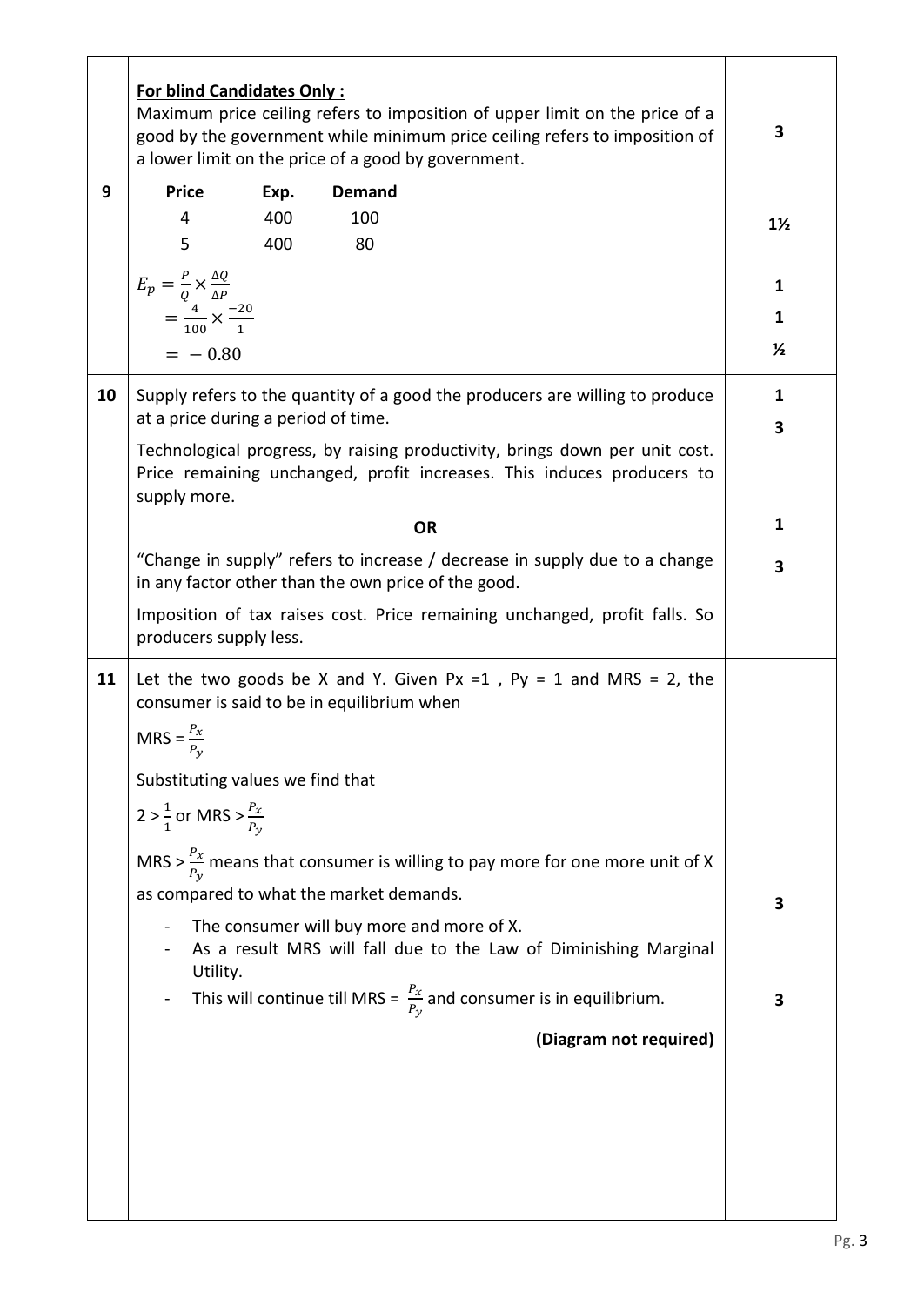|    | <b>OR</b>                                                                                                                                                                                                                                                                                      |                |  |  |  |
|----|------------------------------------------------------------------------------------------------------------------------------------------------------------------------------------------------------------------------------------------------------------------------------------------------|----------------|--|--|--|
|    | Given $P_x$ = 2, $P_y$ = 1 and $MU_x$ =4, $MU_y$ = 4, the consumer will be in<br>equilibrium when                                                                                                                                                                                              |                |  |  |  |
|    | $\frac{MU_x}{P_x} = \frac{MU_y}{P_y}$                                                                                                                                                                                                                                                          |                |  |  |  |
|    |                                                                                                                                                                                                                                                                                                |                |  |  |  |
|    | Substituting values, we find that consumer is not in equilibrium because :<br>$\frac{4}{2}$ < $\frac{4}{1}$ Or $\frac{MU_x}{P_x}$ < $\frac{MU_y}{P_y}$                                                                                                                                         |                |  |  |  |
|    | Since per rupee $MU_x$ is lower as compared to per rupee $MU_y$ , the<br>consumer will buy less of X and more of Y. As a result $MU_x$ will rise and<br>$MU_y$ will fall till $\frac{MU_x}{P_x}$ and $\frac{MU_y}{P_y}$ are equal again and the consumer is in                                 |                |  |  |  |
|    | equilibrium.                                                                                                                                                                                                                                                                                   |                |  |  |  |
|    | (Diagram not required)                                                                                                                                                                                                                                                                         | 3              |  |  |  |
| 12 | The Phases are:<br>Phase : I TP rises at increasing rate i.e. upto A<br><b>Phase : II</b> TP rises at decreasing rate i.e. between A and B.                                                                                                                                                    |                |  |  |  |
|    | Phase: III TP falls i.e. after B.                                                                                                                                                                                                                                                              |                |  |  |  |
|    | <b>Reasons:</b>                                                                                                                                                                                                                                                                                |                |  |  |  |
|    | <b>Phase I:</b> Initially variable input is too small as compared to the fixed input,<br>As production starts there is efficient use of the fixed input leading to rise<br>in productivity of the variable input on account of division of labour. As a<br>result TP rises at increasing rate. |                |  |  |  |
|    | <b>Phase II:</b> After a level of output, pressure on fixed input leads to fall in<br>productivity of the variable input. As a result TP continues to rise but at a<br>decreasing rate.                                                                                                        | 1x3            |  |  |  |
|    | <b>Phase III :</b> The amount of variable input becomes too large in comparison to<br>the fixed input causing decline in TP.                                                                                                                                                                   |                |  |  |  |
|    | $\rightarrow$<br>В<br>тΡ<br><b>TP</b><br>Phase II<br>Phase III<br>Phose I<br>Variable<br> nput                                                                                                                                                                                                 | $1\frac{1}{2}$ |  |  |  |
|    |                                                                                                                                                                                                                                                                                                |                |  |  |  |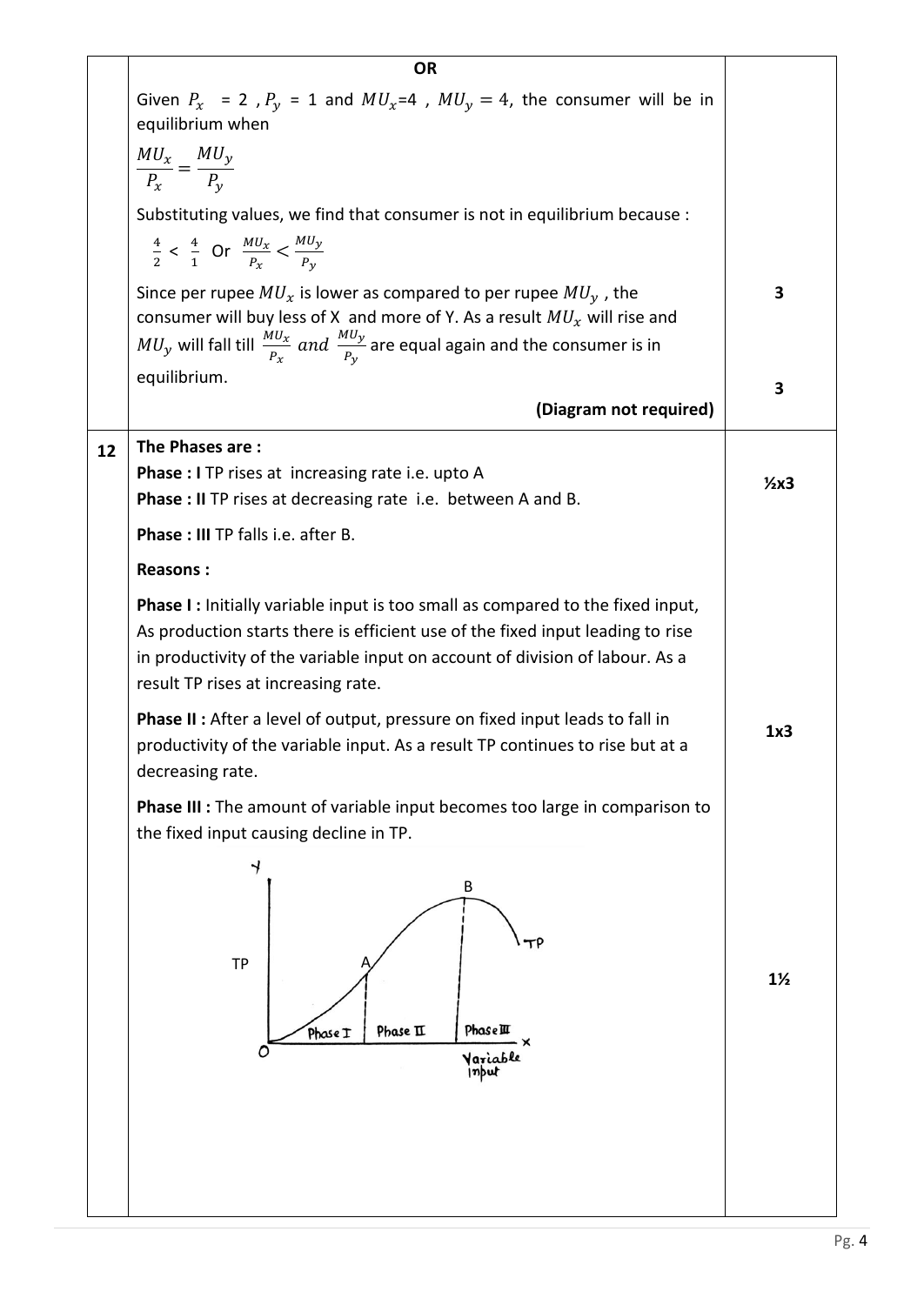| <b>For Blind Candidate Only</b>                                                                                                                               |           |                                 |                                                                                                                                                                                                                                                                                                                                                                                                                                                                                                                                                                                                           |  |
|---------------------------------------------------------------------------------------------------------------------------------------------------------------|-----------|---------------------------------|-----------------------------------------------------------------------------------------------------------------------------------------------------------------------------------------------------------------------------------------------------------------------------------------------------------------------------------------------------------------------------------------------------------------------------------------------------------------------------------------------------------------------------------------------------------------------------------------------------------|--|
| Variable input                                                                                                                                                | <b>TP</b> | <b>MP</b>                       |                                                                                                                                                                                                                                                                                                                                                                                                                                                                                                                                                                                                           |  |
| (Units)                                                                                                                                                       | (Unit)    | (Unit)                          |                                                                                                                                                                                                                                                                                                                                                                                                                                                                                                                                                                                                           |  |
| $\mathbf{1}$                                                                                                                                                  | 6         | 6                               |                                                                                                                                                                                                                                                                                                                                                                                                                                                                                                                                                                                                           |  |
| $\overline{2}$                                                                                                                                                | 20        | 14                              |                                                                                                                                                                                                                                                                                                                                                                                                                                                                                                                                                                                                           |  |
| 3                                                                                                                                                             | 32        | 12                              |                                                                                                                                                                                                                                                                                                                                                                                                                                                                                                                                                                                                           |  |
| 4                                                                                                                                                             | 40        | 8                               |                                                                                                                                                                                                                                                                                                                                                                                                                                                                                                                                                                                                           |  |
| 5                                                                                                                                                             | 40        | 0                               |                                                                                                                                                                                                                                                                                                                                                                                                                                                                                                                                                                                                           |  |
| 6                                                                                                                                                             | 37        | $-3$                            |                                                                                                                                                                                                                                                                                                                                                                                                                                                                                                                                                                                                           |  |
| <b>Phases:</b>                                                                                                                                                |           |                                 |                                                                                                                                                                                                                                                                                                                                                                                                                                                                                                                                                                                                           |  |
| (1) TP increases at increasing rate upto 2 units.<br>(2) TP increases at decreasing rate upto 5 units.<br>(3) TP falls from 6 unit onwards.<br><b>Causes:</b> |           |                                 |                                                                                                                                                                                                                                                                                                                                                                                                                                                                                                                                                                                                           |  |
| Same as above                                                                                                                                                 |           |                                 |                                                                                                                                                                                                                                                                                                                                                                                                                                                                                                                                                                                                           |  |
|                                                                                                                                                               |           |                                 |                                                                                                                                                                                                                                                                                                                                                                                                                                                                                                                                                                                                           |  |
| i)<br>$MC = MR$ and<br>produce more till MC = MR.                                                                                                             |           | (ii) MC > MR after equilibrium. | Suppose $MC > MR$ . In this situation it will be profitable for the firm to<br>produce more or less depending upon relative changes in MC and MR till<br>$MC = MR$ . Suppose MC < MR. It will be profitable for the producer to<br>MC = MR is a necessary condition but not sufficient to ensure equilibrium.<br>If after MC= MR output, MC <mr be="" if="" is="" it="" more="" produced,="" profitable<br="" will="">for the firm to produce more. If after MC= MR output MC &gt; MR, it will not<br/>be profitable to produce more and the firm will be in equilibrium.<br/>(Diagram not required)</mr> |  |
| - Given equilibrium, demand 'decreases.'                                                                                                                      |           |                                 |                                                                                                                                                                                                                                                                                                                                                                                                                                                                                                                                                                                                           |  |
|                                                                                                                                                               |           |                                 |                                                                                                                                                                                                                                                                                                                                                                                                                                                                                                                                                                                                           |  |
| - Price remaining unchanged, excess supply emerges.                                                                                                           |           |                                 |                                                                                                                                                                                                                                                                                                                                                                                                                                                                                                                                                                                                           |  |
|                                                                                                                                                               |           |                                 | - Excess supply leads to competition among sellers causing price to fall.                                                                                                                                                                                                                                                                                                                                                                                                                                                                                                                                 |  |
| supply.                                                                                                                                                       |           |                                 | - Fall in price causes rise (expansion) in demand and fall (contraction) in                                                                                                                                                                                                                                                                                                                                                                                                                                                                                                                               |  |
| price.                                                                                                                                                        |           |                                 | - The price continues to fall till the market is in equilibrium again at a lower                                                                                                                                                                                                                                                                                                                                                                                                                                                                                                                          |  |
|                                                                                                                                                               |           |                                 | (Diagram not required)                                                                                                                                                                                                                                                                                                                                                                                                                                                                                                                                                                                    |  |
|                                                                                                                                                               |           |                                 |                                                                                                                                                                                                                                                                                                                                                                                                                                                                                                                                                                                                           |  |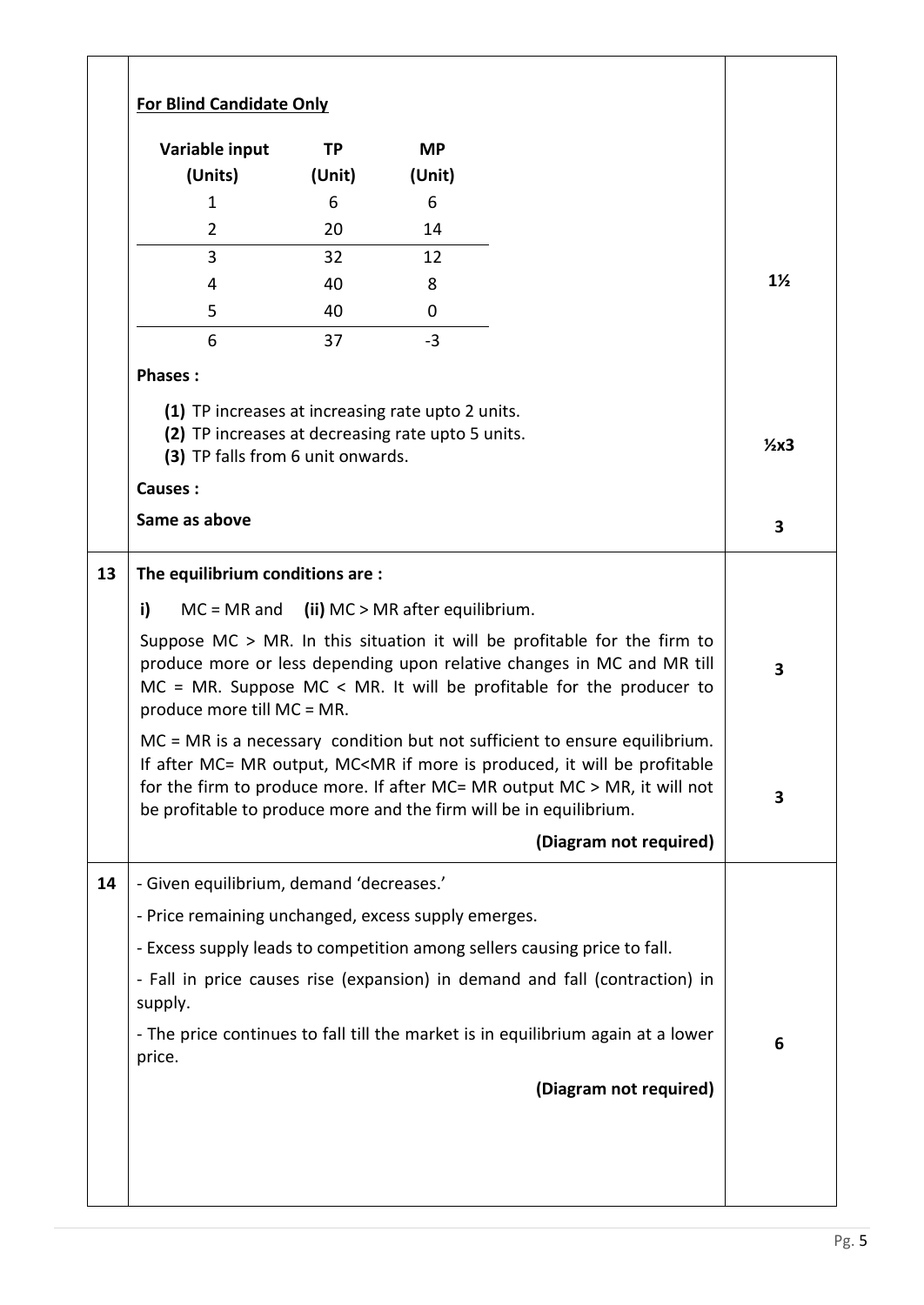|    | <b>SECTION - B</b>                                                                                                                                                                                                                                                                       |                                  |  |  |
|----|------------------------------------------------------------------------------------------------------------------------------------------------------------------------------------------------------------------------------------------------------------------------------------------|----------------------------------|--|--|
| 15 | 1. Private final consumption expenditure<br>3. Government final expenditure<br>2. Investment Expenditure<br>4. Net Exports<br>(Any Two)                                                                                                                                                  | $\frac{1}{2}x2$                  |  |  |
| 16 | (b) 1                                                                                                                                                                                                                                                                                    | $\mathbf{1}$                     |  |  |
| 17 | (c) Borrowings less Interest payment.                                                                                                                                                                                                                                                    | 1                                |  |  |
| 18 | (c) Subsidies                                                                                                                                                                                                                                                                            | $\mathbf{1}$                     |  |  |
| 19 | (b) Negative                                                                                                                                                                                                                                                                             | $\mathbf{1}$                     |  |  |
| 20 | $Real GDP = \frac{Nominal GDP}{Price Index} \times 100$                                                                                                                                                                                                                                  | 1                                |  |  |
|    | $=\frac{4400}{110}\times 100$                                                                                                                                                                                                                                                            | $1\frac{1}{2}$                   |  |  |
|    | $= 4000$<br>(No marks if only the final answer is given)                                                                                                                                                                                                                                 | $\frac{1}{2}$                    |  |  |
| 21 | A BOP transaction independent of the state of BOP, i.e. undertaken on its<br>own, is autonomous transaction.                                                                                                                                                                             | $1\frac{1}{2}$                   |  |  |
|    | A BOP transaction influenced by the state of BOP, i.e. by deficit or surplus is<br>accommodating transaction.                                                                                                                                                                            |                                  |  |  |
|    | <b>OR</b><br>Balance of trade = Exports of goods less imports of goods.<br>Balance on current account = Receipts of foreign exchange on account of<br>current transactions - Payment of foreign<br>exchange on account of current transaction.                                           | $1\frac{1}{2}$<br>$1\frac{1}{2}$ |  |  |
| 22 | Charity to foreign countries is recorded in the current account of BOP a/c<br>because it is a transfer payment. It is recorded on the debit side because it<br>leads to outflow of foreign exchange.<br>(No marks if the reason are not given)                                           | $1\frac{1}{2} + 1\frac{1}{2}$    |  |  |
| 23 | The central bank is the sole authority for the issue of currency in the<br>country. It promotes efficiency in the financial system. Firstly, because it<br>leads to uniformity in the issue of currency, Secondly, because it gives<br>Central Bank control over money supply.           | 4                                |  |  |
|    | <b>OR</b>                                                                                                                                                                                                                                                                                |                                  |  |  |
|    | As the bankers to banks, the Central Bank holds a part of the cash reserves<br>of commercial banks from these reserves. It lends to commercial banks<br>when they are in need of funds. Central bank also provides cheque<br>clearing and remittance facilities to the commercial banks. | 4                                |  |  |
|    | (To be Marked as a whole)                                                                                                                                                                                                                                                                |                                  |  |  |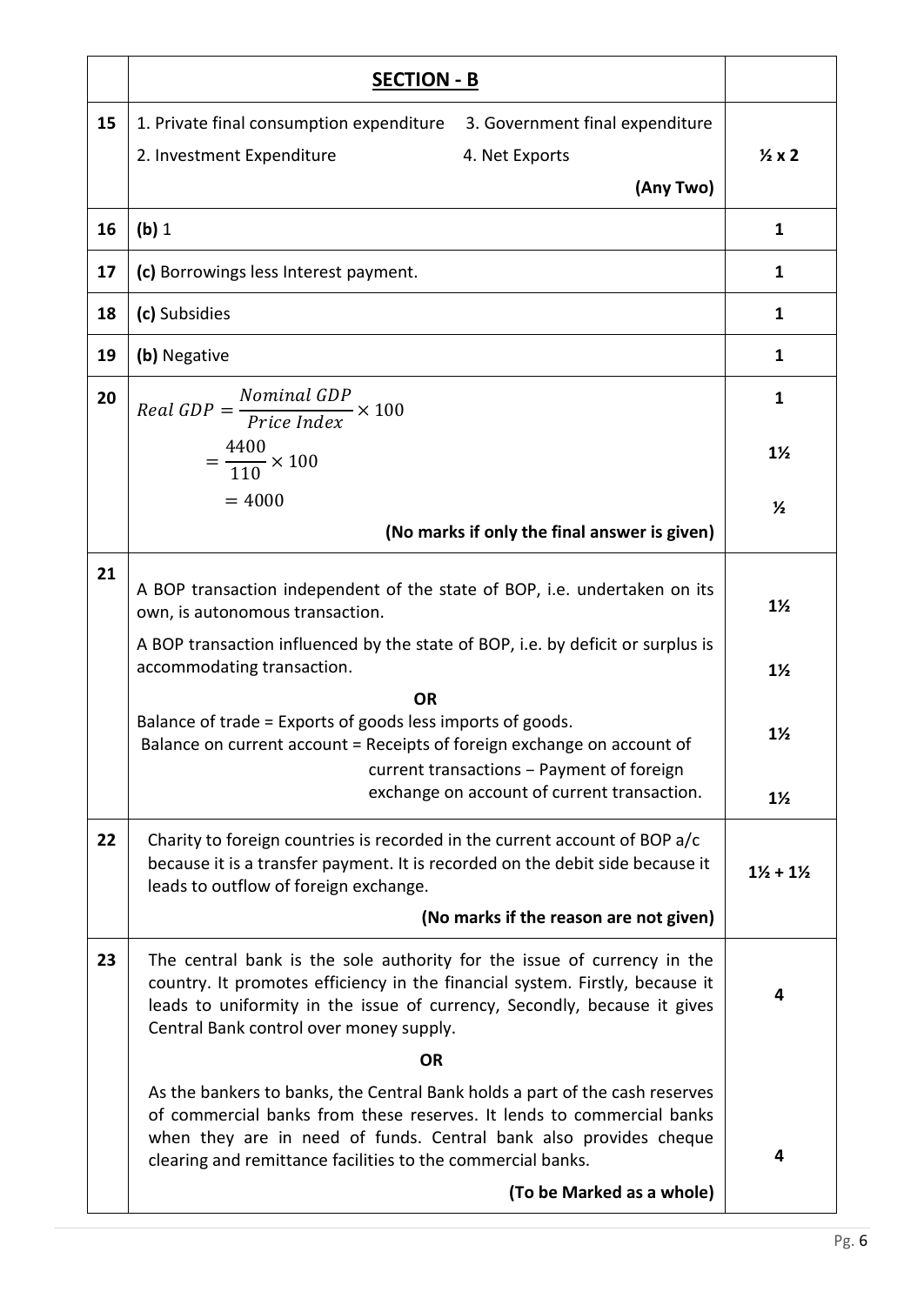| 24 | Money supply has two components: Currency and demand deposits with<br>commercial banks. Currency is issued by the central bank while deposits are<br>created by commercial banks by lending money to the people. In this way<br>commercial banks also create money.                                                                                                                                                                           | $\mathbf{2}$   |  |  |
|----|-----------------------------------------------------------------------------------------------------------------------------------------------------------------------------------------------------------------------------------------------------------------------------------------------------------------------------------------------------------------------------------------------------------------------------------------------|----------------|--|--|
|    | Commercial banks lend money mainly to investors. The rise in investment in<br>the economy leads to rise in national income through the multiplier effect.                                                                                                                                                                                                                                                                                     | $\overline{2}$ |  |  |
| 25 | $Y = \overline{C} + MPC(Y) + I$                                                                                                                                                                                                                                                                                                                                                                                                               | $1\frac{1}{2}$ |  |  |
|    | $1000 = 100 + MPC(1000) + 200$                                                                                                                                                                                                                                                                                                                                                                                                                | 1              |  |  |
|    | $MPC = \frac{1000 - 100 - 200}{1000} = 0.7$                                                                                                                                                                                                                                                                                                                                                                                                   | $\mathbf{1}$   |  |  |
|    | $So MPS = 1 - MPC = 1 - 0.7 = 0.3$                                                                                                                                                                                                                                                                                                                                                                                                            | $\frac{1}{2}$  |  |  |
|    | (No marks if only the final answer is given)                                                                                                                                                                                                                                                                                                                                                                                                  |                |  |  |
|    |                                                                                                                                                                                                                                                                                                                                                                                                                                               |                |  |  |
| 26 | (i)<br>Payment of Corporate Tax is a transfer payment and therefore not<br>included in national income.                                                                                                                                                                                                                                                                                                                                       | $\overline{2}$ |  |  |
|    | Purchase of machine for own use is investment expenditure by firm<br>(ii)<br>and thus included in national income.                                                                                                                                                                                                                                                                                                                            | 2              |  |  |
|    | Purchase of uniforms for nurses by a hospital is intermediate cost<br>(iii)                                                                                                                                                                                                                                                                                                                                                                   | $\overline{2}$ |  |  |
|    | for the hospital and thus not included in national income<br>(No marks if the reason is not given)                                                                                                                                                                                                                                                                                                                                            |                |  |  |
|    |                                                                                                                                                                                                                                                                                                                                                                                                                                               |                |  |  |
| 27 | The Inflationary Gap is the amount by which aggregated demand exceeds<br>aggregate supply at the full employment level. It is called inflationary<br>because it leads to rise in the price level.                                                                                                                                                                                                                                             | $\mathbf{2}$   |  |  |
|    | Cash Reserve Ratio: is that percentage of bank deposits which are held as<br>reserves with the central bank. Central Bank has the right to fix CRR. The<br>central bank can reduce inflationary gap by raising CRR. Raising CRR will<br>reduce lending capacity of the commercial banks. Less lending will leads to<br>fall in aggregate demand helpful in reducing inflation.                                                                |                |  |  |
|    | <b>OR</b>                                                                                                                                                                                                                                                                                                                                                                                                                                     |                |  |  |
|    | <b>Deficient Demand:</b> is the amount by which the aggregated demand falls<br>short of aggregate supply at full employment level. It causes fall in price<br>level.                                                                                                                                                                                                                                                                          | $\mathbf{2}$   |  |  |
|    | A margin requirements: is the difference between the amount of the loan<br>and market value of security offered by the borrower against the loan. If the<br>margin imposed is 40%, then the bank is allowed to give loan only upto 60%<br>of the value of security. By reducing margin the lending capacity of the<br>banks can be raised. More lending will leads to more aggregate demand,<br>that is helpful in reducing deficient demand. | 4              |  |  |
| 28 | Government expenditure and taxes can help in fighting price fluctuations.<br>Inflationary tendencies emerge due to aggregate demand being higher than<br>aggregate supply. While reducing its own expenditure government, can<br>bring down aggregate demand during inflation. During deflation<br>government can increase its expenditure. To raise aggregate supply, tax<br>concessions and subsidies can also be used.                     | 6              |  |  |